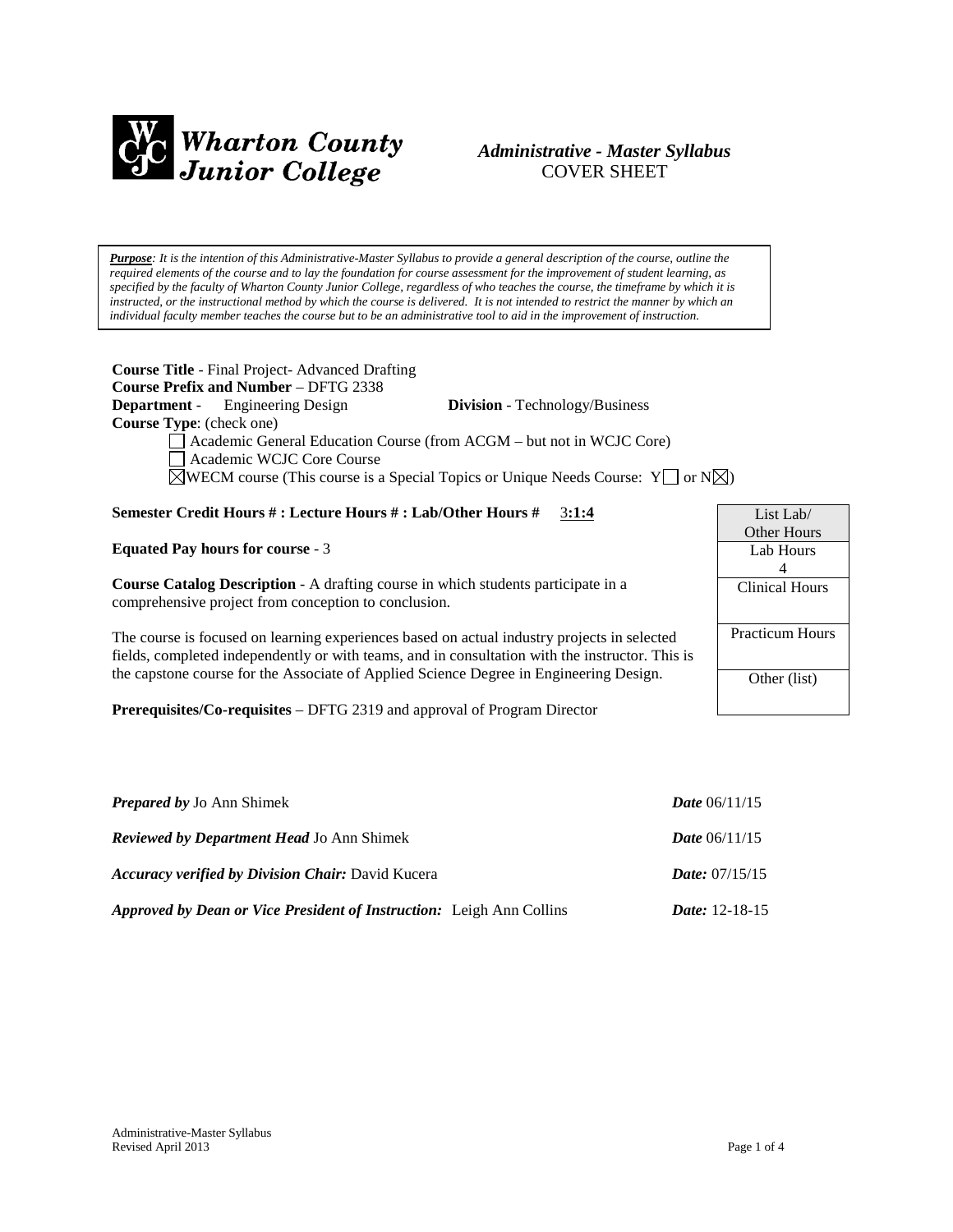

I. **Topical Outline** – Each offering of this course must include the following topics (be sure to include information regarding lab, practicum, clinical or other non-lecture instruction):

The purpose of this course is to provide in-depth opportunities for students to work with each other and the instructor allowing students the opportunity to complete real-world drafting projects that includes a wide range of experience in the selected drafting field.

Initial focus will be on: Development of job search techniques Resume' writing Creation of a professional portfolio

Additional career related areas of study will integrate problem solving and related drafting technologies to provide students with specialized learning experiences. Group dynamics will also be explored.

Possible topics covered but not limited to: Advanced areas of study in: Civil Design GIS Mapping Sewage/water system Soil Analysis Surveying Architectural Concepts 3D Architectural projects Landscape design including pool layout Piping Design Petroleum production Process Instrumentation Manufacturing applications Measuring GDT Design concept to submit for patent Technical writing Bidding Documents Contract Writing Ordering supplies and material Project Management Group/Teamwork Tactics Rivit Structural Design Environmental affects on design and materials

The goal of the course is to simulate the work environment so lab for DFTG2338 will be self or group paced. The instructor will provide new material and tools with students required to complete assignments per instructor deadlines. This setting will provide opportunities for students to work with each other in a cooperative manner.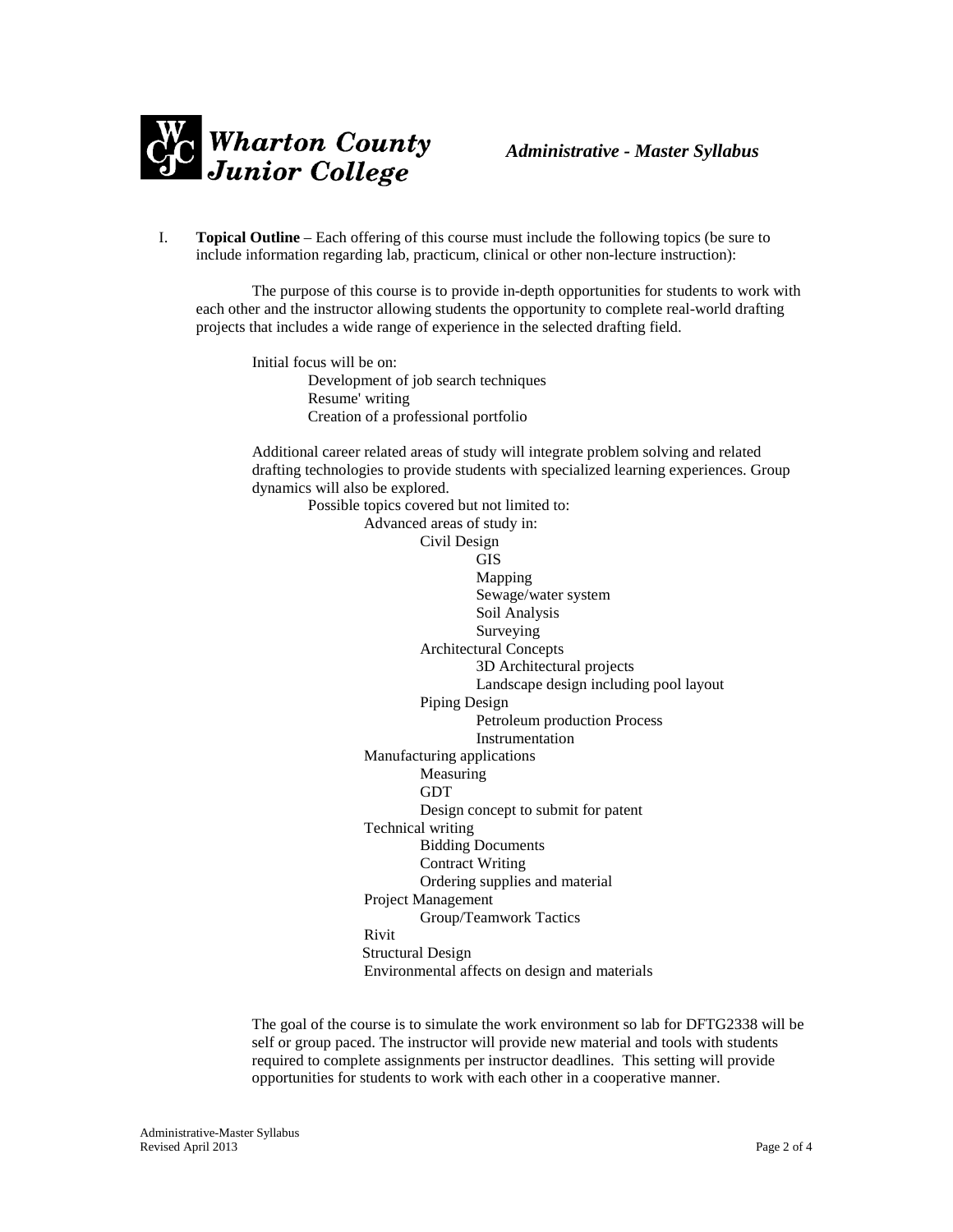#### **II. Course Learning Outcomes**

| <b>Learning Outcomes</b>                                                                      | <b>Methods of Assessment</b>                                      |  |
|-----------------------------------------------------------------------------------------------|-------------------------------------------------------------------|--|
| Upon successful completion of this course,                                                    |                                                                   |  |
| students will:                                                                                |                                                                   |  |
|                                                                                               | Three or Four Drawing/Research Type Projects                      |  |
|                                                                                               | One Research Project                                              |  |
| Conceptualize, design and present a complete<br>project in a prescribed discipline. Integrate | <b>Class Discussion/Participation</b>                             |  |
| problem solving and related technologies to                                                   | (All drawings evaluated in terms of accuracy of                   |  |
| identify solutions; use discipline specific industry                                          | drawing views, use of line types, line quality,                   |  |
| standards, and produce documentation.                                                         | dimensioning accuracy and placement and drawing<br>organization.) |  |
|                                                                                               |                                                                   |  |

## **III. Required Text(s), Optional Text(s) and/or Materials to be Supplied by Student.**

Optional; text books used in previous drafting classes as reference.

A flash drive is required for archiving data files

Note book to store notes and drawings.

### **IV. Suggested Course Maximum** - 20

### **V. List any specific spatial or physical requirements beyond a typical classroom required to teach the course**.

Computer work stations, plotters/printers, data projection system and appropriate software

### **VI. Course Requirements/Grading System – Describe any course specific requirements such as research papers or reading assignments and the generalized grading format for the course**

All projects weighted equally - 90% Class Discussion/Participation - 10%

> One (1) multi-page written research paper. Research into varied topics generated by class discussions.

Multiple drawing/research/investigation projects that include documentation done independently or with team participation.

Individual Projects: Emphasis will be on quality and completeness of work and meeting submission dead lines.

Team Projects: Emphasis will be on quality and completeness of work and meeting submission dead lines, as well as ability to work within a group to produce drawings and data.

Field trips may be required as part of the investigation projects.

Group participation will be required on BlackBoard or in-person.

Based on the above breakdown, grades will be awarded as perscribed by Wharton County Junior College Standards.